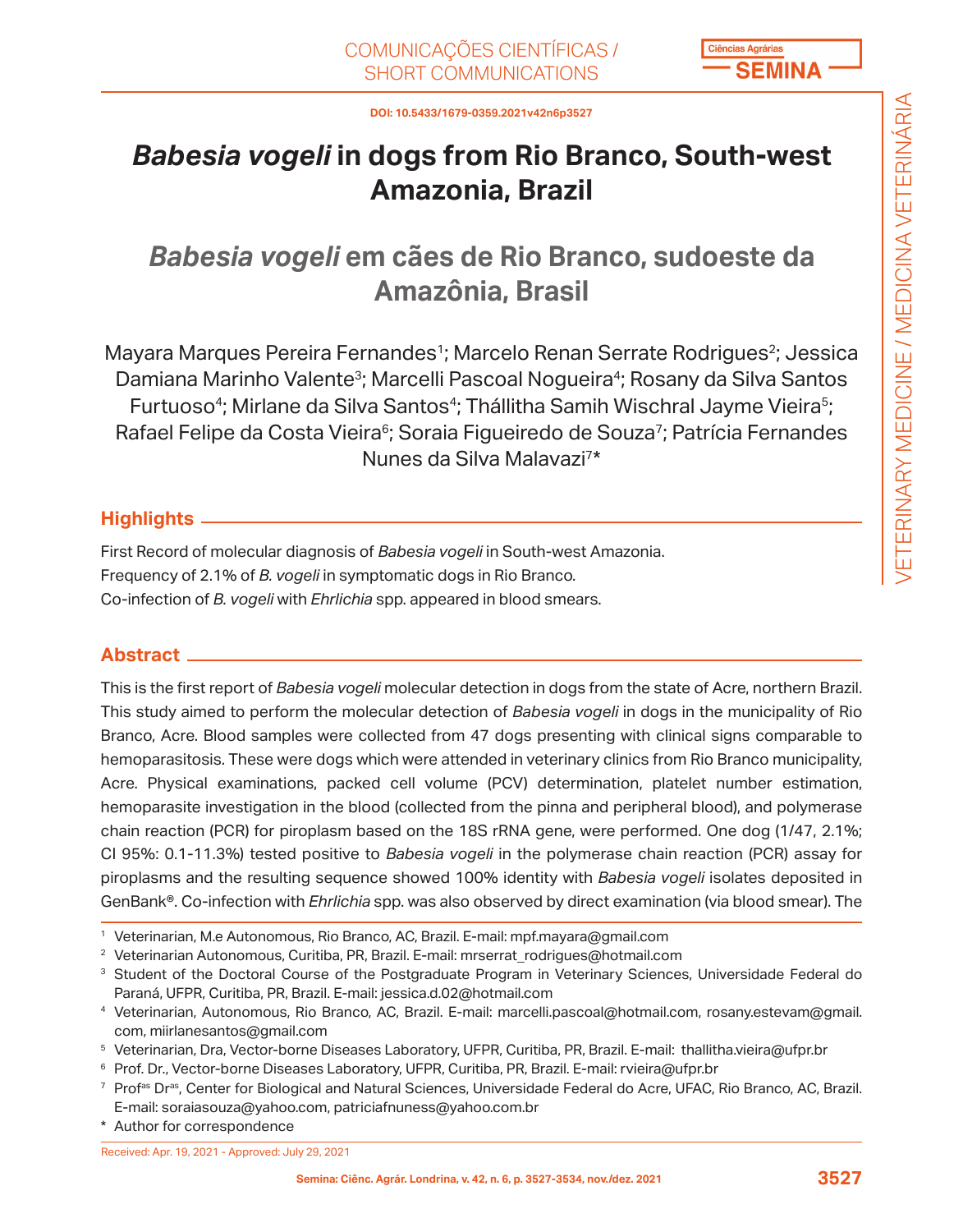

clinical and hematological alterations observed in the positive animal were anorexia, dehydration, white mucous membranes, anemia and thrombocytopenia*.*

**Key words:** Diseases transmitted by ticks. Hemoparasitosis. Piroplasmosis.

#### **Resumo**

Este é o primeiro relato de detecção molecular de *Babesia vogeli* em cães do estado do Acre, norte do Brasil. Este estudo teve como objetivo realizar a detecção molecular de *B. vogeli* em amostras de sangue de 47 cães com sinais clínicos compatíveis com hemoparasitoses no município de Rio Branco, Acre. Tratavam-se de animais atendidos em clínicas veterinárias do município, sendo realizados exames físicos, determinação do volume globular (VG), estimativa do número de plaquetas, investigação de hemoparasitos no sangue (coletado da ponta da orelha e sangue periférico). Além disso, amostras de sangue foram submetidas a extração de DNA e reação em cadeia da polimerase (PCR) para amplificação de fragmentos do gene 18S rRNA de piroplasmas. Um cão (1/47, 2,1%; IC 95%: 0,1-11,3%) apresentou resultado positivo para *B. vogeli* na PCR para piroplasmas e a sequência resultante mostrou 100% de identidade com os isolados de *B. vogeli* depositados no GenBank®. Co-infecção com *Ehrlichia* spp. também foi observado por exame direto (esfregaço de sangue). As alterações clínicas e hematológicas observadas no animal positivo foram anorexia, desidratação, mucosas pálidas, anemia e trombocitopenia.

**Palavras-chave:** Doenças transmitidas por carrapatos. Hemoparasitose. Piroplasmose.

### **Introduction**

Babesiosis is one of the most common infections caused by intraerythrocytic piroplasms in domestic animals worldwide, in addition to being an emerging zoonosis (Irwin, 2016). The transmission of *Babesia vogeli*  infection in dogs has been observed in Brazil, considering the wide distribution of its tick vector, *Rhipicephalus sanguineus* sensu lato (A. P. Costa et al., 2015).

In Acre, the equatorial climate provides heat and humidity that is favorable to the survival and proliferation of ectoparasites. In Rio Branco city, the capital of the state of Acre, most dogs' infestations by ticks are associated to *R. sanguineus* species (Fernandes, Medeiros, Carvalho, Ribeiro, & Souza, 2018).

No studies on the detection of *Babesia*  spp. in dogs from Acre have been reported. Thus, this study aimed to screen domiciled dogs for the presence of piroplasms in the Rio Branco municipality, Acre state, by direct examination and by polymerase chain reaction (PCR).

This study was conducted after the approval of the Ethics Committee on the Use of Animals from Universidade Federal do Acre (protocol 40/2014), and conducted according to the ethical principles of animal experimentation, adopted by the Brazilian College of Animal Experimentation.

Blood samples from forty-seven dogs of different ages (varying from 3 months to 11 years) and both sexes (27 males and 20 females) attended at private veterinary clinics of Rio Branco municipality, Acre, northern Brazil, were sampled. Dogs were eligible for the study if they presented with: (i) clinical signs (lethargy, hyperthermia,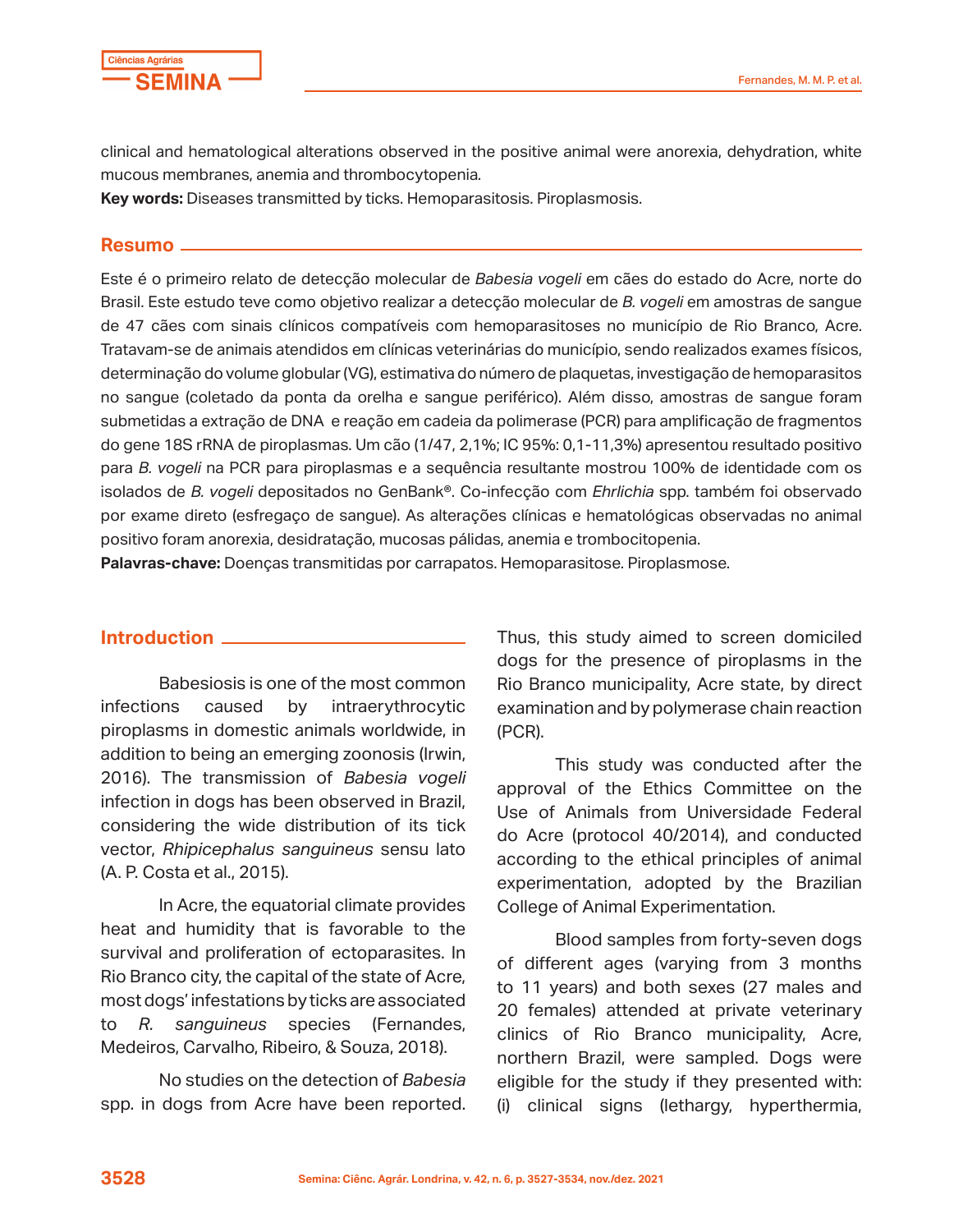

weight loss, epistaxis, lymph nodes' enlargement and/or splenomegaly) and/or (ii) hematological abnormalities (anemia and/ or thrombocytopenia) consistent with tickborne diseases (TBD); (iii) presence of ticks on their body surface at the time of sampling.

Dog blood samples were collected by cephalic/jugular venipuncture and stored in EDTA tubes (BD Vacutainer®, Becton Dickinson, Franklin Lakes, NJ, USA) for hematological and molecular procedures. Packed cell volume (PCV) was measured by routine centrifugation and platelet count, indirectly estimated on peripheral blood smears (Thrall, Weiser, Allison, & Campbell, 2015). Dogs were considered anemic when PCV < 0.37 LL<sup>-1</sup>, and thrombocytopenia was considered when the platelet counts  $\leq 200,000 \mu L^{-1}$ . Additionally, blood smears of capillary origin were obtained after the introduction of a hypodermic stylet/ needle into the pinna, after antisepsis. Hemoparasites were investigated in peripheral blood smears and blood extensions of capillary origin at 1000x magnification.

The DNA was extracted from 200μL blood using a commercial kit (DNeasy Blood & Tissue Kit®, Qiagen, Hilden, Germany), according to the manufacturer's instructions. Negative control purifications using ultra-pure water were performed in parallel, to monitor cross-contamination. DNA concentration and purity were evaluated by spectrophotometry (NanoDrop™, Thermo Scientific, Waltham, USA).

To ensure successful DNA extraction, PCR for glyceraldehyde-3-phosphate dehydrogenase (GAPDH) gene (Birkenheuer, Levy, & Breitschwerdt, 2003) was performed on all samples. Thereafter, samples were screened using a conventional PCR targeting

a fragment ( $\approx$  500 bp) of the piroplasms 18S rRNA gene, as previously described (J. F. Soares et al., 2011; Mongruel et al., 2017).

Amplicons (551 bp) obtained from piroplasm-positive samples were purified on an agarose gel (Wizard® SV Gel and PCR Clean-Up System, Promega, Madison, EUA), evaluated by spectrophotometry for concentration and purity (NanodropTM 2000 Spectrophotometer, Thermo Fisher Scientific, Wilmington, MA, USA), and sequenced in both directions by the Sanger method. The assembled partial sequences of the 18S rRNA gene were subjected to BLASTn to determine their identity with sequences deposited in the GenBank® database. The nucleotide sequence of the *B. vogeli* amplified herein was submitted to the GenBank® database (accession number: MT386936).

Thirty-two out of 47 (68.1%; 95%; CI: 53-81%) dogs were anemic and 30/47 (63.8%; CI 95%: 48-77%) were thrombocytopenic. Thirteen out of 47 (28%) dogs were anemic and thrombocytopenic. Additionally, 2/47 (4.3%; CI 95%: 0.5-14%) and 1/47 (2,1%; 95% CI: 0,1-11,3%) dogs showed intraerythrocytic and monocytic inclusions compatible with piroplasms and *Ehrlichia* spp., respectively, during blood smear evaluations.

One out of 47 (2.1%; 95%; CI: 0.1-11.3%) dogs tested positive for piroplasm by PCR. Sequencing of the 18S rRNA fragment showed 100% (551/551 bp) identity with multiple *B. vogeli* sequences deposited in GenBank® (accession nos. MH100722, MG041384, KT323936). The dog was presenting anorexia, dehydration, white mucous membranes, anemia (PCV =  $0.25LL^{-1}$ ), thrombocytopenia (platelet count =  $15,000 \mu L^{-1}$ ), and inclusions suggestive of *Ehrlichia* spp. during blood smear evaluation.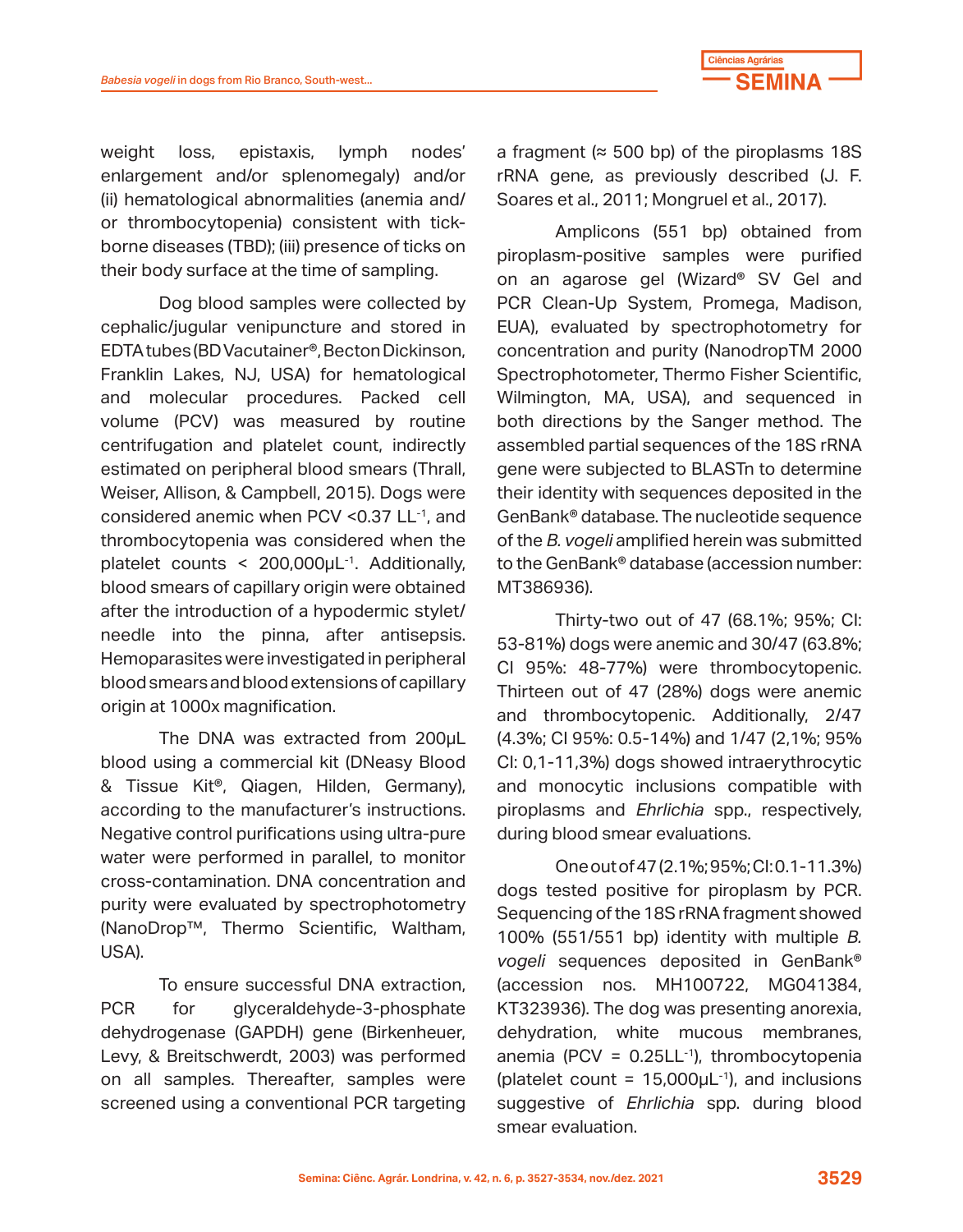



**Figure 1.** *Ehrlichia* spp. morulae in a monocyte. Blood smear, dog. 1000X magnification.

for taxonomic identification at the time of detected in symptomatic dogs from other Unfortunately, ticks were not collected for taxonomic identification at the time of sampling.

molecular studies conducted in the Amazon<br>biome are searce Galene Mereno and Alves and 4.8% (7/146) in Pernambuco (Silva et (2018) observed 7.69% (5/65) of dogs infected al., 2016). Jojima et al. (2008) observed the by *B. vogeli* in Marannao State. In the state of the biome and the biome and the studies that is the biome and the biome and the biome and the biome and the biome and the biome and the studies that is the studies that is Canine babesiosis cross-sectional molecular studies conducted in the Amazon biome are scarce. Galeno, Moreno and Alves by *B. vogeli* in Maranhão State. In the state of Pará, scientists obtained 5% (5/100) (Moraes et al., 2014) and 15.7% (27/172) (Moraes et al., 2015) of *B. vogeli* positive dogs, by targeting the 18S rDNA gene. Considering the biome and the studies that investigated the parasite in dogs showing clinical signs, Rio Branco obtained the lowest infection rate (2.1%).

Canine babesiosis cross-sectional 5% (15/300) in Goiás (H. X. Costa, 2011); The frequency of *B. vogeli* molecularly regions in Brazil presents the following rates: 23.4% (66/282) in Paraná (Jojima et al., 2008), al., 2016). Jojima et al. (2008) observed the highest detection rate (23.4%) of *B. vogeli* in a

> Araujo et al. (2015) observed the presence of *Babesia* spp. in optical microscopy of 0.5% the evaluated animals from Pernambuco, a result lower than that found in this study. Castilho, Alves, Pereira and Coelho (2011) also found piroplasms in 3.9% of the evaluated animals, a result similar to that obtained in this research.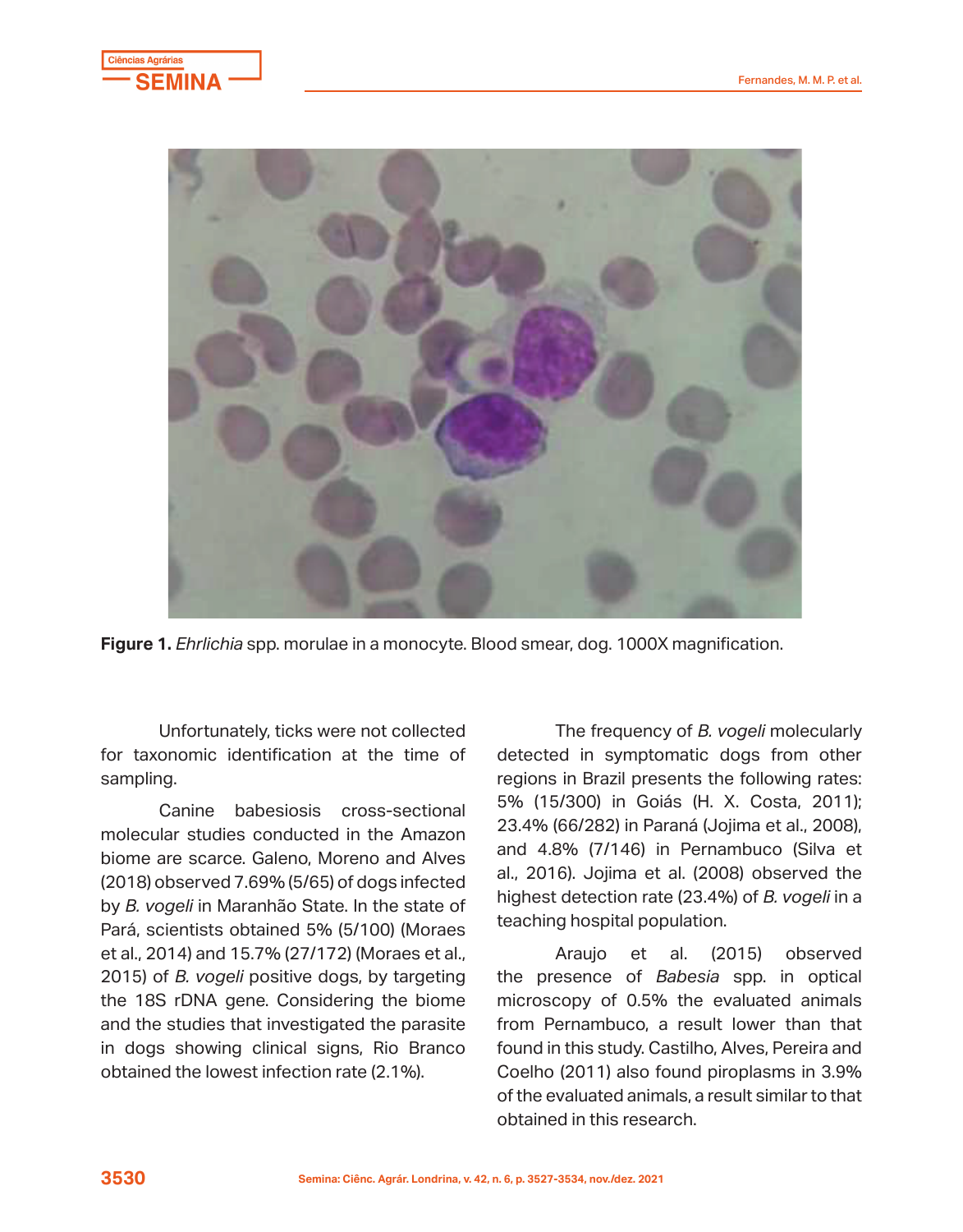

Jojima et al. (2008) observed hematological changes such as anemia and thrombocytopenia in parasitized dogs from Paraná, which were also observed in our study. Similarly, Vilela et al. (2013) verified anemia and thrombocytopenia in animals infected with *B. vogeli* in a study conducted in Rio de Janeiro. The authors observed clinical alterations such as apathy, fever, and white mucous membranes; signs that are nonspecific, as well as those found in the present study.

In a research conducted with dogs experimentally infected with *B. vogeli*  Wang et al. (2018) observed fever, partial anorexia, malaise, regenerative anemia, thrombocytopenia and decreased white blood cell counts. These findings were similar to our study, corroborating its results.

Regarding *R. sanguineus,* the vector of several hemoparasites, the disease may be aggravated by *B. vogeli* co-infection with other organisms such as *Ehrlichia.* The interaction between *Ehrlichia* and *B. vogeli* was observed in a study conducted by H. X. Costa (2011) in Goiânia municipality. The author verified that among co-infections involving *Ehrlichia,* the most common was the mixed infection of *E. canis* and *B. canis vogeli.* Although most blood samples were collected from dogs with ticks, the vector species were not identified at the time of sampling. This may have compromised a possible relationship between the occurrence of the vector and the presence of hemoparasites, as described by H. S. Soares, Camargo, Gennari & Labruna (2014).

*Babesia vogeli* is present in the municipality of Rio Branco and studies conducted in the Amazon biome are scarce and have a heterogeneous frequency in dog population.

### **Acknowledgements**

Dr. Valente was sponsored by a fellowship from the Brazilian National Council of Scientific and Technological Development (CNPq) at the time of research. The CNPq also provided a fellowship of research productivity (PQ) to Dr. Rafael Vieira. We would like to extend our thanks to Carolina Jardim, Gromiko Komatsu Lima, Fabiana Frota and Alexandre Farias for providing blood samples for this research.

## **References**

- Araujo, A. C., Silveira, J. A. G., Azevedo, S. S., Nieri-Bastos, F. A., Ribeiro, M. F. B., Labruna, M. B., Horta, M. C. (2015). *Babesia canis vogeli* infection in dogs and ticks in the semiarid region of Pernambuco, Brazil. *Pesquisa Veterinária Brasileira, 35*(5), 456- 461. doi: 10.1590/S0100-736X2015000 500012
- Birkenheuer, A. J., Levy, M. G., & Breitschwerdt, E. B. (2003). Development and evaluation of a seminested PCR for detection and differentati on of *Babesia gibsoni* (Asian genotype) and *B. canis* DNA in canine blood samples. *Journal of Clinical Microbiology, 41*(9), 4172-4177. doi: 10. 1128/jcm.41.9.4172-4177.2003
- Castilho, S., Alves, J., Pereira, M. C., & Coelho, G. (2011). Phylogenetic characterization of Babesia canis vogeli in dogs in the state of Goiás, Brazil. *Revista Brasileira de Parasitologia Veterinária, 20*(4), 274- 280. doi: 10.1590/S1984-29612011000 400004
- Costa, A. P., Costa, F. B., Labruna, M. B., Silveira, I. M., Moraes, J., Fº., Soares, J. F.,... Guerra,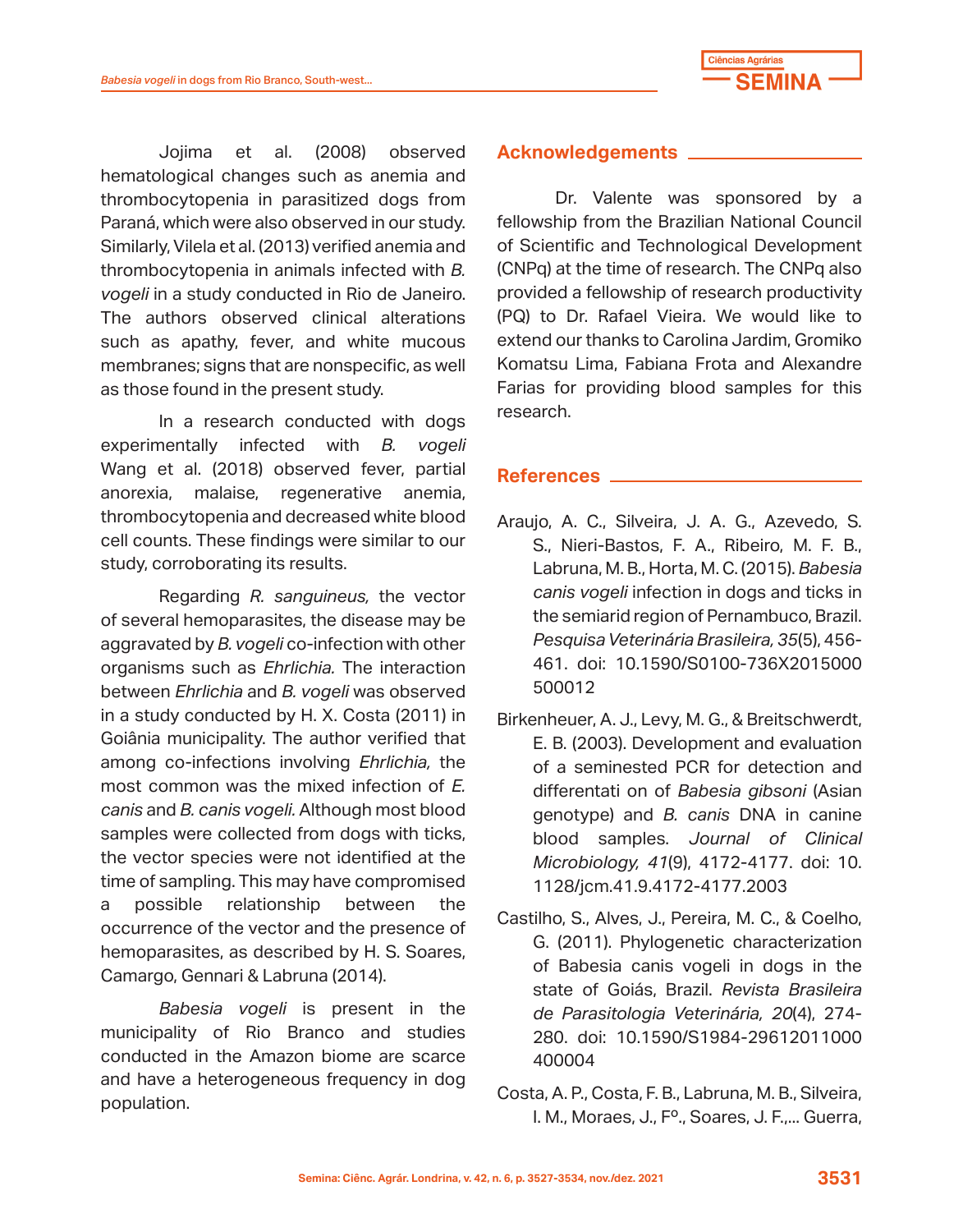

R. M. S. N. C. (2015). A serological and molecular survey of *Babesia vogeli, Ehrlichia canis* and *Rickettsia* spp. among dogs in the state of Maranhão, northeastern Brazil. *Revista Brasileira de Parasitologia Veterinária, 24*(1), 28-35. doi: 10.1590/S1984-29612015008

- Costa, H. X. (2011) *Interaction of hemoparasites and hemoparasitoses in clinical cases of thrombocytopenia in dogs in the city of Goiânia.* Dissertação de mestrado, Universidade Federal de Goiás, Goiânia, GO, Brasil. Recuperado de http://repositorio.bc.ufg.br/tede/handle/ tde/852
- Fernandes, M. M. P., Medeiros, F. E. R., Carvalho, Y. K., Ribeiro, V. M. F., & Souza, S. F. (2018). Ectoparasitas de cães domiciliados e errantes do município de Rio Branco-Acre. *Enciclopédia Biosfera, 15*(28), 442- 450. doi: 10.18677/EnciBio\_2018B38
- Galeno, L. S., Moreno, B. F. S., & Alves, A. M. (2018). Detecção molecular de *Babesia canis vogeli* em cães da cidade de São Luís - MA, Brasil. *Pubvet, 12*(6), 1-4. doi: 10.22256/pubvet.v12n6a108.1-4
- Irwin, P. (2016). Babesiosis and Cytauxzoonosis. In M. J. Day, (Ed.), *Arthropod-borne infectious diseases of the dog and cat* (pp.77-95). Boca Raton: CRC.
- Jojima, S. F., Garcia, J. L., Vidotto, M. C., Balarin, M. R. S., Fabretti, A. K., Gasparini, M. R.,... Vidotto, O. (2008). Ocorrência e caracterização molecular de espécies de *Babesia* em cães de uma população hospitalar da região de Londrina, PR. *Revista Brasileira de Parasitologia Veterinária, 17*(1), 277-283. Retrieved from http://www.redalyc.org/articulo.oa? id=397841469057
- Mongruel, A. C. B., Stedile, S. T. O., Sousa, M. G., Valente, J. D. M., Barbosa, I. C., Spanhol, V. C,... Vieira, R. F. C. (2017). Molecular detection of *Rangelia vitalii* in a dog from the Curitiba metropolitan region, Parana state, Southern Brazil. *Archives of Veterinary Science, 22*(4), 139-144. doi: 10.5380/avs.v22i4.56936
- Moraes, P. H. G., Rufino, C. P., Baraúna, A. R. F., Reis, T., Agnol, L. T. D., Meneses, A. M. C.,... Gonçalves, E. C. (2015). Molecular characterization of Babesia vogeli in dogs from Belém, northern Brazil. *Genetics and Molecular Research, 14*(4), 16364-16371. doi: 10.4238/2015.December.9.4
- Moraes, P. H. G., Rufino, C. P., Reis, T., Aguiar, D. C. F., Meneses, A. M. C., & Gonçalves, E. C. (2014). Optimization of a molecular method for the diagnosis of canine babesiosis. *Revista Brasileira de Parasitologia Veterinária, 23*(1), 105-108. doi: 10.1590/S1984-29612014017
- Silva, V. C. L., Lima, E. R., Dias, M. B. M. C. F., Fukahori, L. P., Rego, M. S. A., Pinheiro, J. W. P. Jr.,... & Carieli, E. P. O. (2016). Parasitological and molecular detection of *Babesia canis vogeli* in dogs of Recife, Pernambuco and evaluation of risk factors associated. *Semina: Ciências Agrárias, 37*(1), 163-172. doi: 10.5433/1679-0359.2016v37n1p163
- Soares, H. S., Camargo, L. M. A., Gennari, S. M., & Labruna, M. B. (2014). Survey of canine tick-borne diseases in Lábrea, Brazilian Amazon: 'accidental' findings of *Dirofilaria immitis* infection. *Revista Brasileira de Parasitologia Veterinária, 23*(4), 473-480. doi: 10.1590/S1984-29612014093
- Soares, J. F., Girotto, A., Brandão, P. E., Silva, A. S. da, França, R. T., Lopes, S. T. A.,